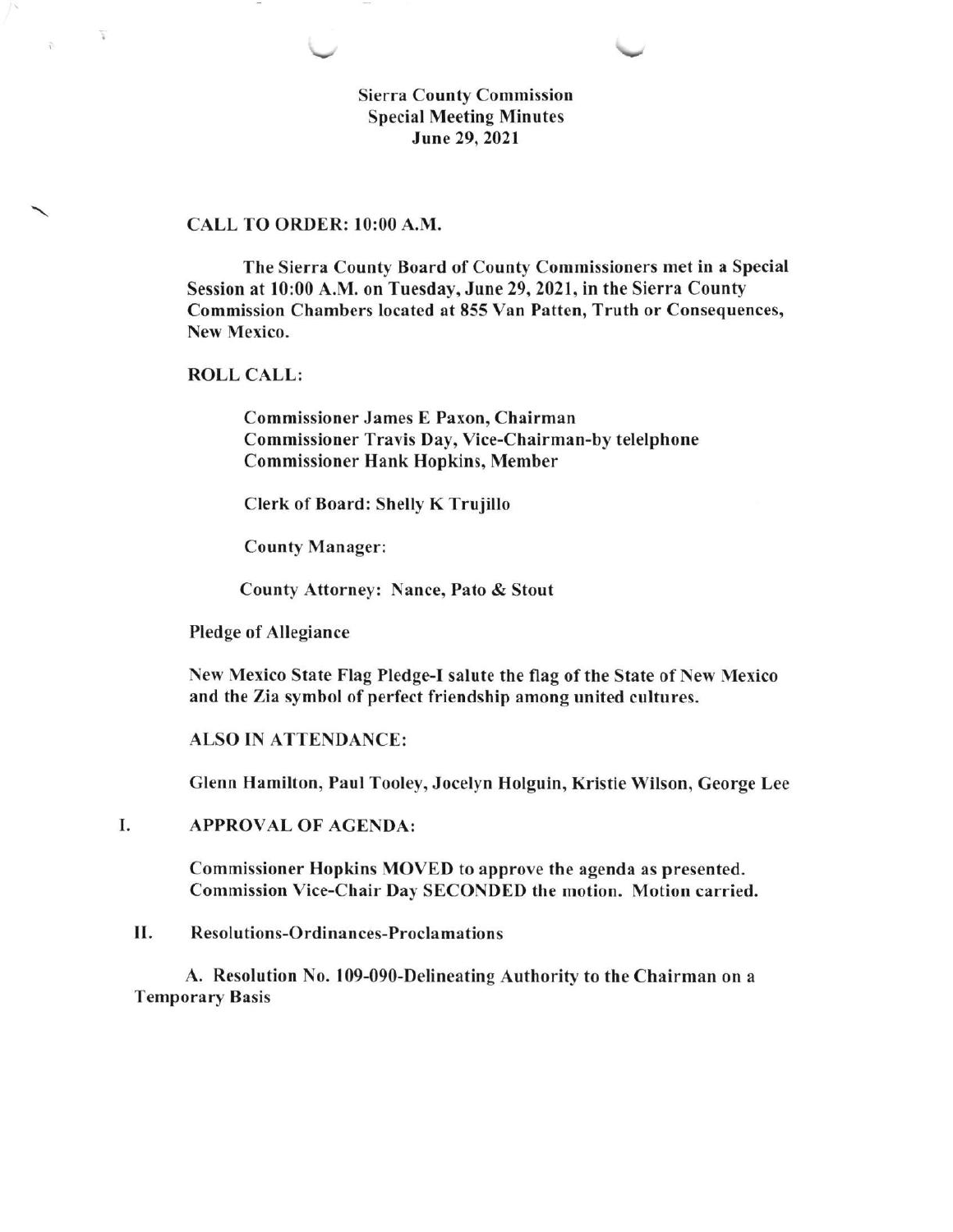Sierra County Commission cial Meeting<br>June 29, 2021 June 29, 2021 Page 2

> Commission Vice-Chair Day MOVED to approve Resolution No. 109-090- Delineating Authority to the Chairman on a Temporary Basis as presented. Commissioner Hopkins SECONDED the motion. Motion carried.

### III. EXECUTIVE SESSION

At l0:06 A.M. Commission Vice-Chair Day MOVED to go into Executive Session for Personnel, Real Estate, Pending and Threatened Litigation. Commissioner Hopkins SECONDED the motion. Roll call vote was taken with all Commissioners present voting yes,

District  $1 - Yes$ District 2 - Yes District  $3 - Yes$ 

## PENDING AND THREATENED LITIGATION

A. Sierra County v Smithco B. Sierra County v. USFWS

### PERSONNEL

A. George Lee

REAL ESTATE

III. OPEN SESSION ACTIONS FROM EXECUTIVE SESSION:

Commissioner Hopkins MOVED to come back into Regular Session. Commission Vice-Chair Day SECONDED the motion. Roll call vote was taken, with all Commissioners present voting yes.

A. Direction and Executory Authority Regarding Smithco Settlement

Commissioner Hopkins MOVED to approve Direction and Executory Authority Regarding Smithco Settlement. Commission Chair Paxon SECONDED the motion. Motion carried with Commissioner Districts l-2-3 voting yes.

B. Budd-Falen Lan Offices Engagement Agreement/Contract

Commissioner Hopkins MOVED to approve Budd-Falen Law Offices Engagement Agreement/Contract. Commission Vice-Chair Day SECONDED the motion. Motion carried with Commissioner Districts 1-2-3 voting yes.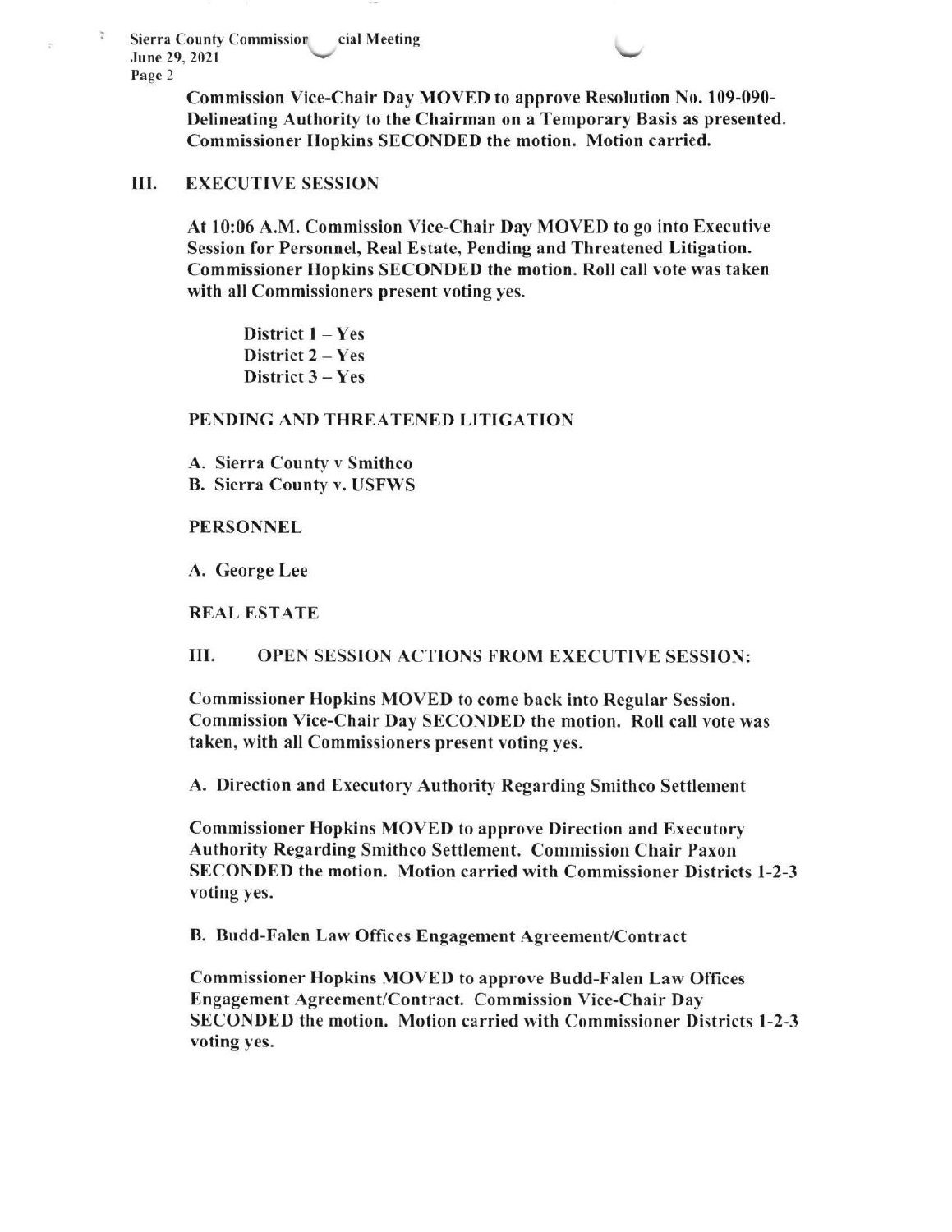Sierra County Commission June 29. 2021 Page 3 cial Meeting

C. Direction with Respect to Sierra County v. USFWS

Commissioner Hopkins MOVED to approve Direction with Respect to Sierra County v. USFWS. Commission Vice-Chair Day SECONDED the motion. Motion carried with Commissioner Districts l-2-3 voting yes.

D. George Lee Contract

Commissioner Hopkins MOVED to approve George Lee Contract. Commission Vice-Chair Day SECONDED the motion. Motion carried with Commissioner Districts l-2-3 voting yes.

DATE AND TIME OF NEXT REGULAR SIERRA COUNTY COMMISSION MEETINC: (Tuesday, July 27,2021)

The date and time of the next Regular Sierra County Commission Meeting has been scheduled for Tuesday, July 27,2021, at l0:00 A.M. in the Sierra County Commission Chambers at 855 Van Patten, Truth or Consequences, New Mexico.

Commission Vice-Chair Day MOVED to adjourn the meeting. Commissioner Hopkins SECONDED the motion. Motion carried.

ADJOURNMENT: (10:48 A.M.)

There being no further business to come before the Board. Commission Chair Paxon adjourned the meeting at l0:48 A.M.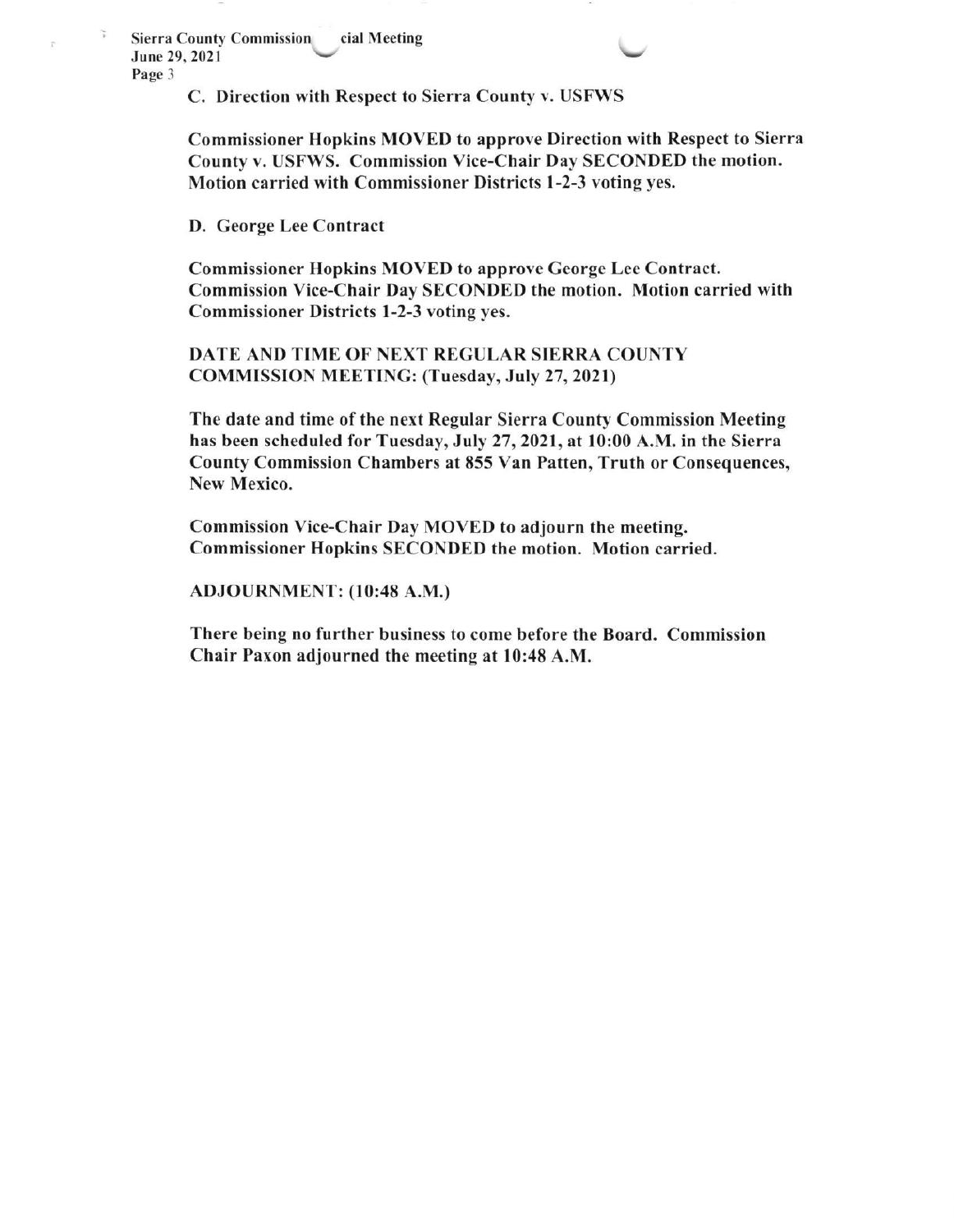**Sierra County Commission** cial Meeting June 29, 2021 Page 4

 $\widetilde{\mathbf{r}}$ 

Dated this 29th day of June 2021.

# SIERRA COUNTY BOARD OF COUNTY COMMISSIONERS

Commissioner James E Paxon, Chairman

Commissioner Vice-Chairman Travis Day.

z

**Commissioner Hank Hopkins, Member** 

**ATTEST:** Shelly K Trujillo, County C erk